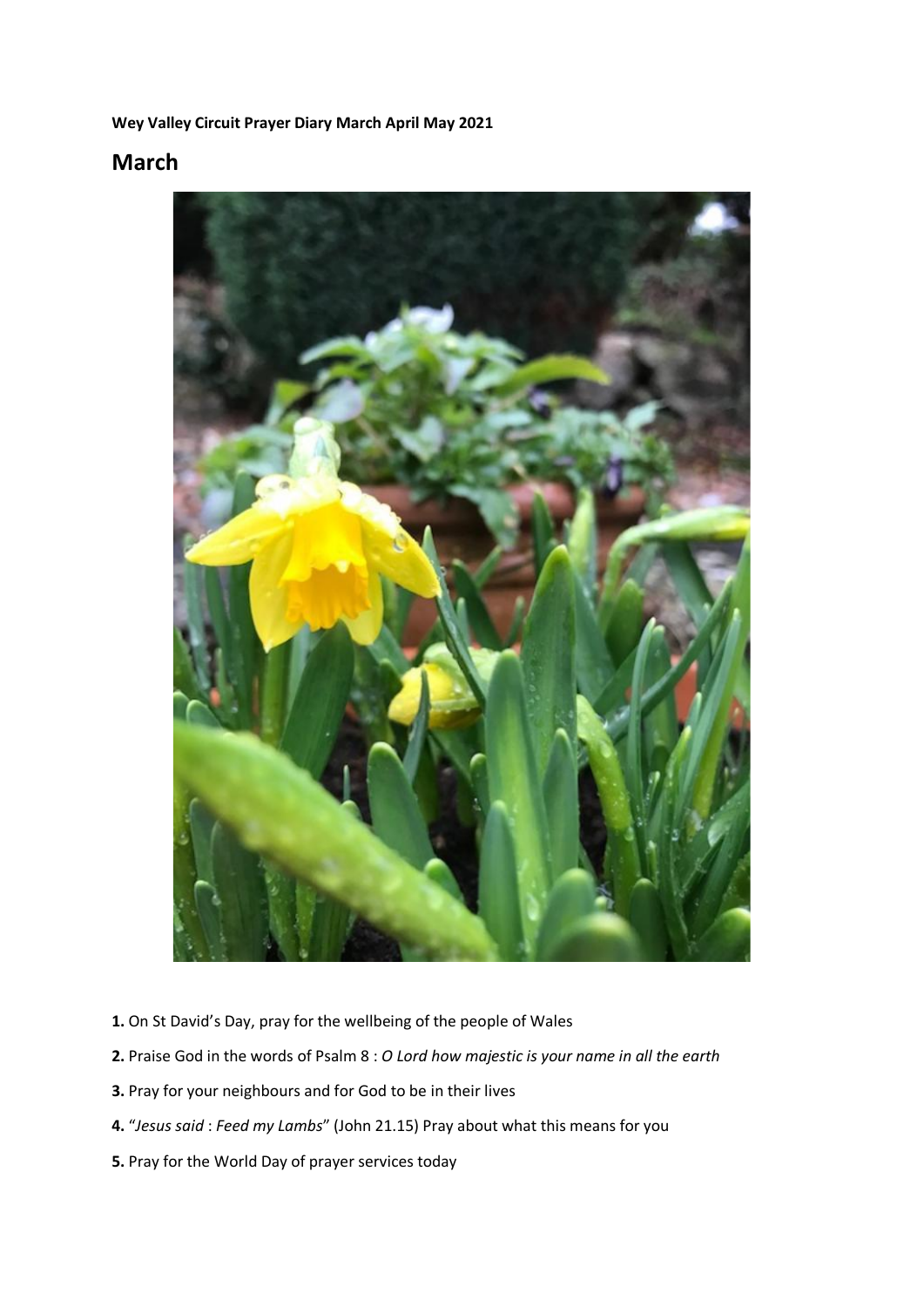- **6.** Give thanks for the small things we take for granted
- **7.** 3 rd Sunday in Lent : Jesus clears the temple (John 2.13-22) Read this prayerfully
- **8.** Pray for good health for children and teachers as schools re-open
- **9.** Pray for perseverance in resisting temptation using STF 236
- **10.** Pray for healing for those ill in hospital with Covid-19
- **11.** Offer prayers for a restful sabbatical for Rev Keith Beckingham
- **12.** Pray for strength and resilience for aid workers in conflict zones
- **13.** Pray that families enjoy some leisure time together today
- **14.** Mothering Sunday Give thanks for mothers, for their love and care of their children
- **15.** Give thanks for faithful Christians who have guided you on your faith journey
- **16.** Pray for more compassion for the needs of young people in residential care
- **17.** Pray for the well-being of the people in Ireland on St Patrick's Day
- **18.** Pray for energy and inspiration for all the ministers in Wey Valley Circuit
- **19.** As Presbyteral Synod meets online, pray for a meaningful gathering
- **20.** Pray for Reverend Conrad Hicks, Chair of District
- **21.** Passion Sunday : pray with Jesus "*Father glorify your name*" (John 12.28)
- **22.** Pray for comforting words to say to those who are bereaved
- **23.** Ask God to guide you to someone in need today
- 24. Pray for the work and staff of All We Can
- **25.** Meditate on John 3.16
- **26.** Pray for children parents and carers as half term begins
- **27.** Give thanks for Spring sunshine
- **28.** Palm Sunday rejoice with the crowd as Jesus enters Jerusalem
- **29.** Remember all those who are unemployed due to the pandemic
- **30.** Pray for Jesus to touch those who do not yet believe
- **31.** Pray for the help of the Holy Spirit in preparation of services for Easter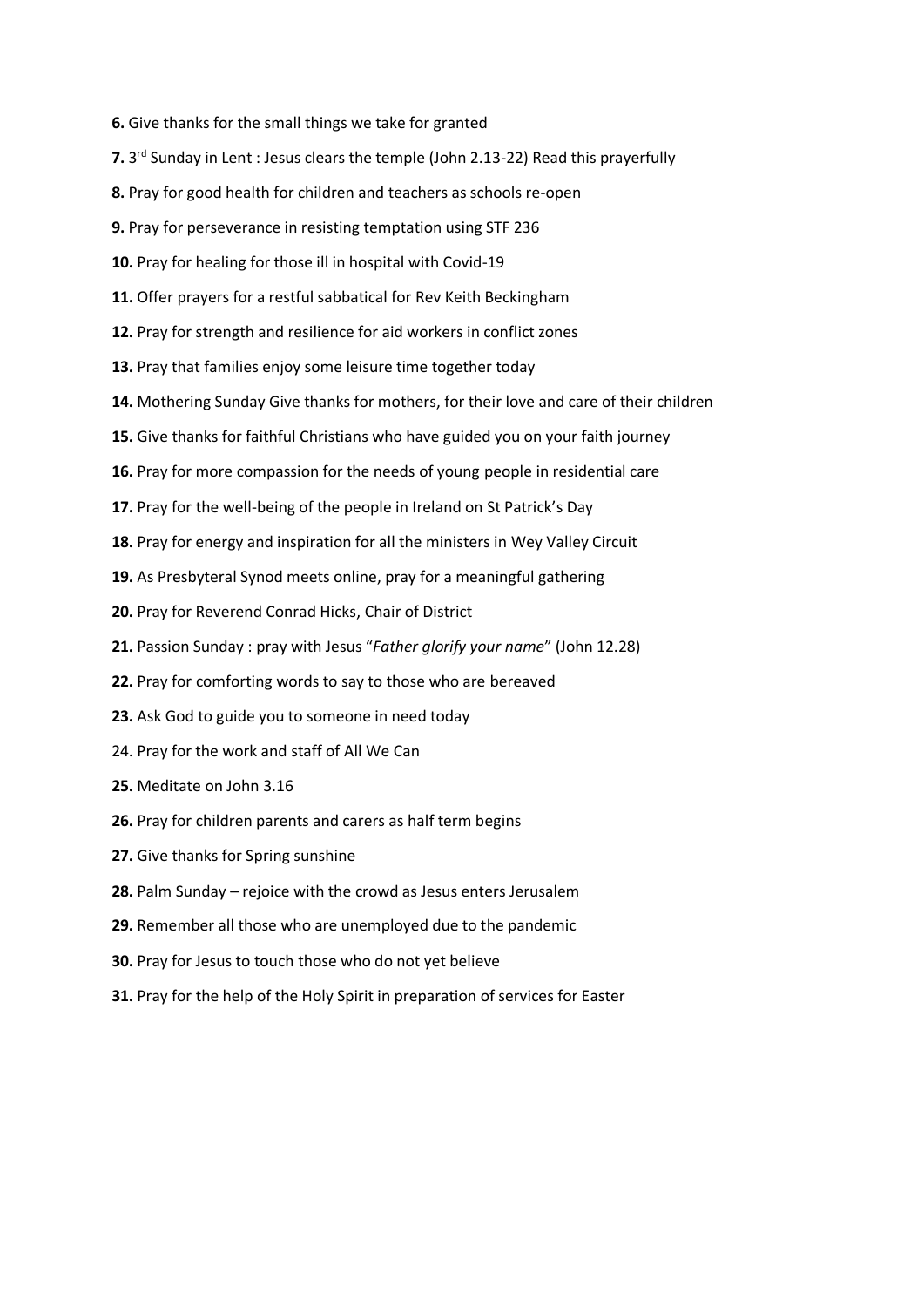#### **Wey Valley Circuit Prayer Diary March April May 2021**

## **April**



- **1.** Maundy Thursday : pray for relief for the poorest in society
- **2.** Good Friday : Jesus said "It is finished" and died. Weep at the foot of the cross.
- **3.** Take a few moments of quiet to think about what Jesus' sacrifice means for you
- **4.** Easter Sunday : "The Lord of life is risen indeed!" STF 294 words by Charles Wesley
- **5.** Pray that families are able to get together today
- **6.** Pray for effective and compassionate help for the many people suffering mental health issues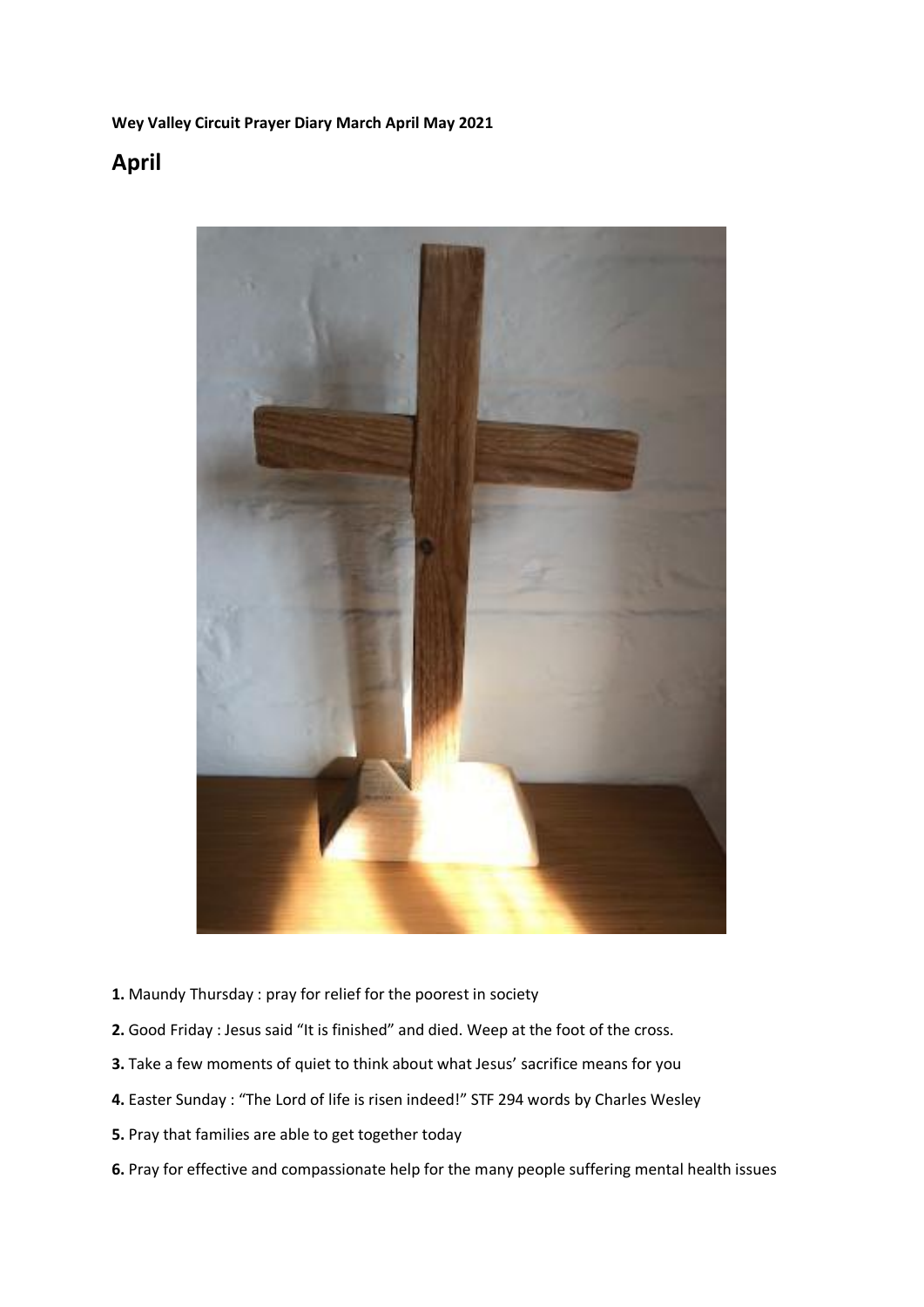- **7.** Give thanks for the continuing work of the NHS
- **8.** Pray for the elderly and housebound that they find a friend in Jesus
- **9.** Pray for every member of your church community
- **10.** Give thanks for love of God shown in Jesus Christ his son
- **11.** If your faith is challenged take heart from Jesus' words to Thomas John 20.29
- **12.** Pray for peace for the people of Yemen, Afghanistan, Myanmar
- **13.** Pray for better understanding of Islam as Ramadan begins
- **14.** Give thanks for the solace of pets, helpful to many in lockdown
- **15.** Pray for vibrancy to return to our town and city centres
- **16.** Pray with confidence "I know that my redeemer lives" (STF 303 Samuel Medley)
- **17.** Pray that all shoppers and retail staff stay safe and protected from Covid-19
- **18.** Ask God to reveal Jesus through the Sunday services today
- **19.** Pray for teachers, school caterers and schoolchildren as they return to school today
- **20.** Take the news headlines and pray into them
- **21.** Meditate on Proverbs 13.10 "*Pride only breeds quarrels*"
- **22.** Give thanks for the work of Circuit Stewards and Circuit officers
- **23.** Give thanks for the Christian example of St George and all Christian martyrs
- **24.** Ask for the Holy Spirit to guide the Synod business today
- **25.** "*I am the good shepherd*." John 10.11 the set reading for this Sunday
- **26.** Remember the gospel writer Mark in your prayers
- **27.** Pray for the world to take climate change seriously
- **28.** Pray that the Covid-19 vaccine is fairly shared across the world
- **29.** Give thanks for charities and NGOs working with refugees in Lebanon, Jordan and Palestine
- **30.** Pray for a better situation for all those who have to go to foodbanks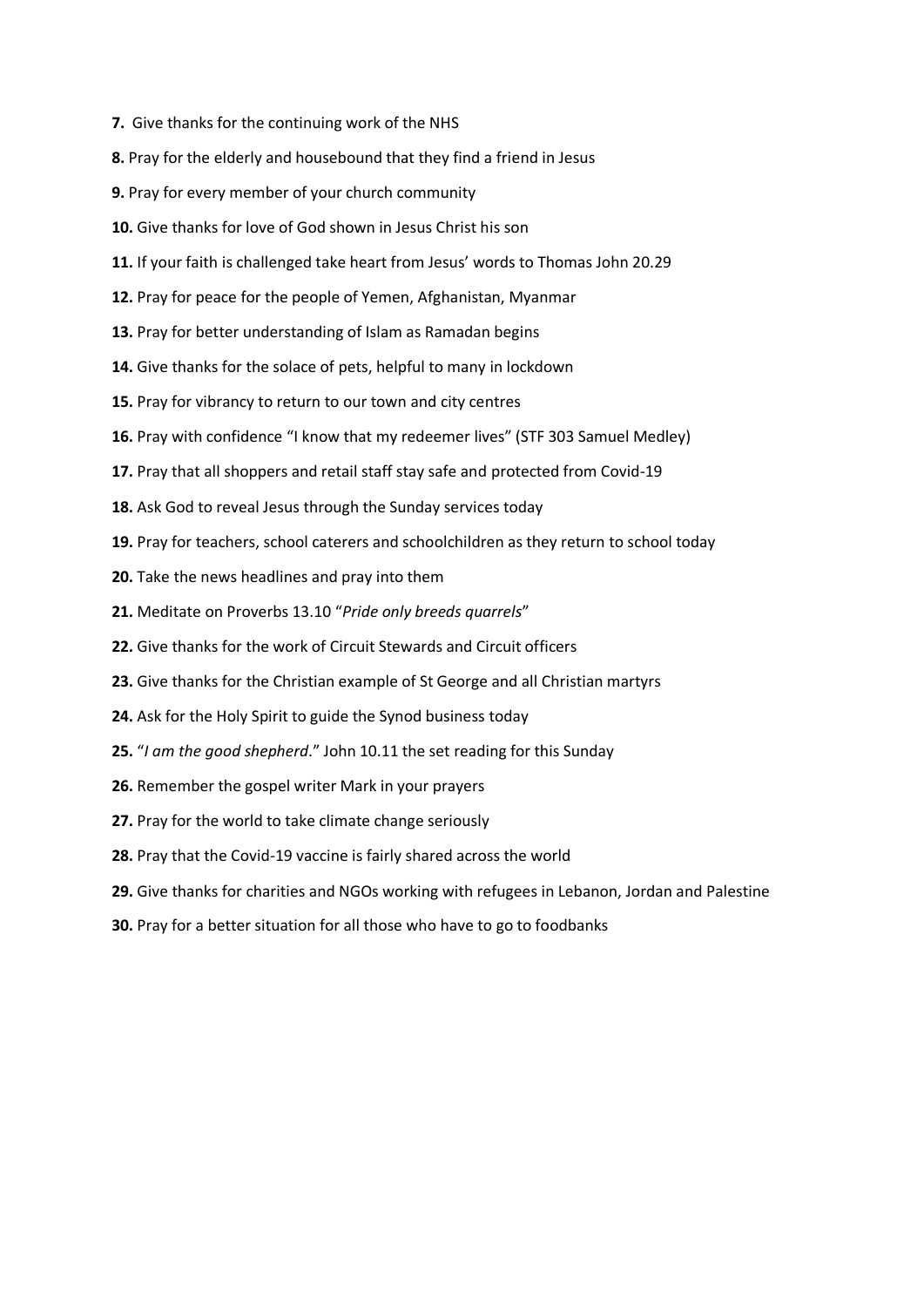### **Wey Valley Circuit Prayer Diary March April May 2021**

# **May**



- **1.** Give thanks for the apostles Philip and James
- **2.** Pray that people might see Jesus in the church services today